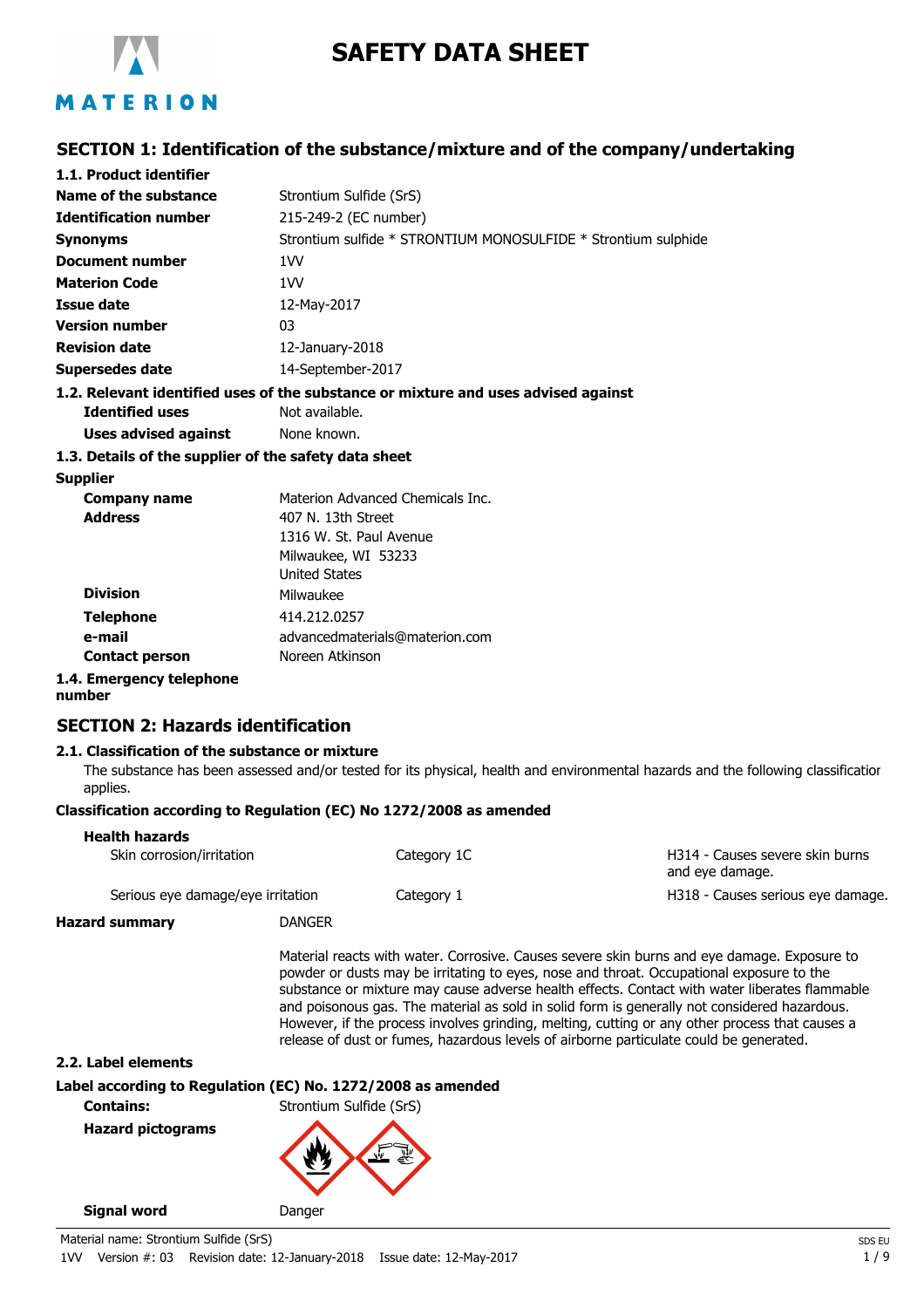| <b>Hazard statements</b>                 |                                                                                                                                                                                                                                                                                                                                                                                                                                                                                                                                                                           |
|------------------------------------------|---------------------------------------------------------------------------------------------------------------------------------------------------------------------------------------------------------------------------------------------------------------------------------------------------------------------------------------------------------------------------------------------------------------------------------------------------------------------------------------------------------------------------------------------------------------------------|
| H314                                     | Causes severe skin burns and eye damage.                                                                                                                                                                                                                                                                                                                                                                                                                                                                                                                                  |
| H315                                     | Causes skin irritation.                                                                                                                                                                                                                                                                                                                                                                                                                                                                                                                                                   |
| H318                                     | Causes serious eye damage.                                                                                                                                                                                                                                                                                                                                                                                                                                                                                                                                                |
| <b>Precautionary statements</b>          |                                                                                                                                                                                                                                                                                                                                                                                                                                                                                                                                                                           |
| <b>Prevention</b>                        |                                                                                                                                                                                                                                                                                                                                                                                                                                                                                                                                                                           |
|                                          | Observe good industrial hygiene practices.                                                                                                                                                                                                                                                                                                                                                                                                                                                                                                                                |
| P <sub>210</sub>                         | Keep away from heat/sparks/open flames/hot surfaces. - No smoking.                                                                                                                                                                                                                                                                                                                                                                                                                                                                                                        |
| P <sub>210</sub>                         | Keep away from heat, hot surfaces, sparks, open flames and other ignition sources. No smoking.                                                                                                                                                                                                                                                                                                                                                                                                                                                                            |
| P223                                     | Do not allow contact with water.                                                                                                                                                                                                                                                                                                                                                                                                                                                                                                                                          |
| P231                                     | Handle and store contents under inert gas/.                                                                                                                                                                                                                                                                                                                                                                                                                                                                                                                               |
| P260                                     | Do not breathe dust.                                                                                                                                                                                                                                                                                                                                                                                                                                                                                                                                                      |
| P264                                     | Wash thoroughly after handling.                                                                                                                                                                                                                                                                                                                                                                                                                                                                                                                                           |
| P <sub>272</sub>                         | Contaminated work clothing should not be allowed out of the workplace.                                                                                                                                                                                                                                                                                                                                                                                                                                                                                                    |
| P280                                     | Wear protective gloves/protective clothing/eye protection/face protection.                                                                                                                                                                                                                                                                                                                                                                                                                                                                                                |
| P <sub>284</sub>                         | Wear respiratory protection.                                                                                                                                                                                                                                                                                                                                                                                                                                                                                                                                              |
| <b>Response</b>                          |                                                                                                                                                                                                                                                                                                                                                                                                                                                                                                                                                                           |
|                                          | Wash hands after handling.                                                                                                                                                                                                                                                                                                                                                                                                                                                                                                                                                |
| $P301 + P330 + P331$                     | IF SWALLOWED: rinse mouth. Do NOT induce vomiting.                                                                                                                                                                                                                                                                                                                                                                                                                                                                                                                        |
| $P303 + P361 + P353$                     | IF ON SKIN (or hair): Take off immediately all contaminated clothing. Rinse skin with<br>water/shower.                                                                                                                                                                                                                                                                                                                                                                                                                                                                    |
| $P304 + P340$                            | IF INHALED: Remove person to fresh air and keep comfortable for breathing.                                                                                                                                                                                                                                                                                                                                                                                                                                                                                                |
| $P305 + P351 + P338$                     | IF IN EYES: Rinse cautiously with water for several minutes. Remove contact lenses, if present and<br>easy to do. Continue rinsing.                                                                                                                                                                                                                                                                                                                                                                                                                                       |
| P310                                     | Immediately call a POISON CENTRE/doctor.                                                                                                                                                                                                                                                                                                                                                                                                                                                                                                                                  |
| $P333 + P313$                            | If skin irritation or rash occurs: Get medical advice/attention.                                                                                                                                                                                                                                                                                                                                                                                                                                                                                                          |
| $P362 + P364$                            | Take off contaminated clothing and wash it before reuse.                                                                                                                                                                                                                                                                                                                                                                                                                                                                                                                  |
| <b>Storage</b>                           |                                                                                                                                                                                                                                                                                                                                                                                                                                                                                                                                                                           |
|                                          | Store away from incompatible materials.                                                                                                                                                                                                                                                                                                                                                                                                                                                                                                                                   |
| P401                                     | Store in accordance with local/regional/national/international regulation.                                                                                                                                                                                                                                                                                                                                                                                                                                                                                                |
| P405                                     | Store locked up.                                                                                                                                                                                                                                                                                                                                                                                                                                                                                                                                                          |
| <b>Disposal</b>                          |                                                                                                                                                                                                                                                                                                                                                                                                                                                                                                                                                                           |
| P501                                     | Dispose of waste and residues in accordance with local authority requirements.<br>Dispose of contents/container in accordance with local/regional/national/international regulations.                                                                                                                                                                                                                                                                                                                                                                                     |
| <b>Supplemental label</b><br>information | 100 % of the mixture consists of component(s) of unknown acute oral toxicity. 100 % of the<br>mixture consists of component(s) of unknown acute dermal toxicity. 100 % of the mixture consists<br>of component(s) of unknown acute inhalation toxicity. 100 % of the mixture consists of<br>component(s) of unknown acute hazards to the aquatic environment. 100 % of the mixture<br>consists of component(s) of unknown long-term hazards to the aquatic environment.<br>For further information, please contact the Product Stewardship Department at +1.800.862.4118. |
| 2.3. Other hazards                       | Not a PBT or vPvB substance or mixture.                                                                                                                                                                                                                                                                                                                                                                                                                                                                                                                                   |
|                                          | <b>SECTION 3: Composition/information on ingredients</b>                                                                                                                                                                                                                                                                                                                                                                                                                                                                                                                  |

**3.1. Substances**

#### **General information**

| <b>Chemical name</b>    | $\frac{0}{0}$                                              | No.                    | CAS-No. / EC REACH Registration No. INDEX No. |   | <b>Notes</b> |
|-------------------------|------------------------------------------------------------|------------------------|-----------------------------------------------|---|--------------|
| Strontium Sulfide (SrS) | 100                                                        | 1314-96-1<br>215-249-2 | $\overline{\phantom{0}}$                      | - |              |
| <b>Classification:</b>  | Skin Corr. 1C; H314, Skin Irrit. 2; H315, Eye Dam. 1; H318 |                        |                                               |   |              |

#### **List of abbreviations and symbols that may be used above**

#: This substance has been assigned Union workplace exposure limit(s).

M: M-factor

PBT: persistent, bioaccumulative and toxic substance.

vPvB: very persistent and very bioaccumulative substance.

All concentrations are in percent by weight unless ingredient is a gas. Gas concentrations are in percent by volume.

### **SECTION 4: First aid measures**

**General information**

Ensure that medical personnel are aware of the material(s) involved, and take precautions to protect themselves.

## **4.1. Description of first aid measures**

**Inhalation** Move to fresh air. Call a physician if symptoms develop or persist.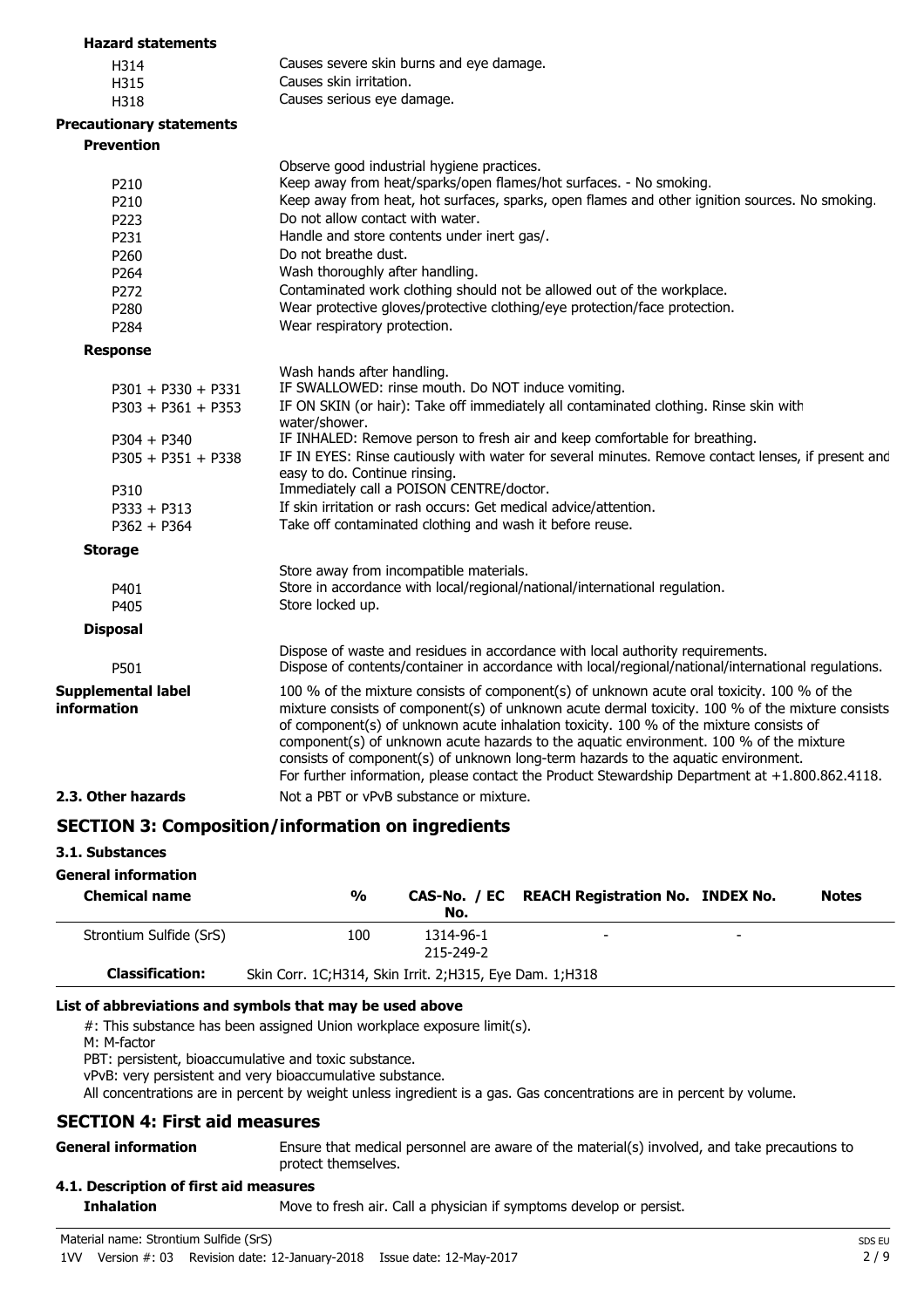| <b>Skin contact</b>                                                                      | Take off immediately all contaminated clothing. Rinse skin with water/shower. Call a physician or<br>poison control centre immediately. Chemical burns must be treated by a physician. Wash<br>contaminated clothing before reuse.                                                                                    |  |
|------------------------------------------------------------------------------------------|-----------------------------------------------------------------------------------------------------------------------------------------------------------------------------------------------------------------------------------------------------------------------------------------------------------------------|--|
| Eye contact                                                                              | Do not rub eyes. Immediately flush eyes with plenty of water for at least 15 minutes. Remove<br>contact lenses, if present and easy to do. Continue rinsing. Call a physician or poison control centre<br>immediately.                                                                                                |  |
| <b>Ingestion</b>                                                                         | Call a physician or poison control centre immediately. Do not induce vomiting. If vomiting occurs,<br>keep head low so that stomach content doesn't get into the lungs.                                                                                                                                               |  |
| 4.2. Most important<br>symptoms and effects, both<br>acute and delayed                   | Burning pain and severe corrosive skin damage. Causes serious eye damage. Symptoms may<br>include stinging, tearing, redness, swelling, and blurred vision. Permanent eye damage including<br>blindness could result.                                                                                                 |  |
| 4.3. Indication of any<br>immediate medical attention<br>and special treatment<br>needed | Provide general supportive measures and treat symptomatically. Chemical burns: Flush with water<br>immediately. While flushing, remove clothes which do not adhere to affected area. Call an<br>ambulance. Continue flushing during transport to hospital. Keep victim under observation.<br>Symptoms may be delayed. |  |
| <b>SECTION 5: Firefighting measures</b>                                                  |                                                                                                                                                                                                                                                                                                                       |  |

| <b>General fire hazards</b>                                                                | Fire hazard. In contact with water releases flammable gases. No unusual fire or explosion hazards<br>noted. |
|--------------------------------------------------------------------------------------------|-------------------------------------------------------------------------------------------------------------|
| 5.1. Extinguishing media<br>Suitable extinguishing<br>media                                | Not available.                                                                                              |
| Unsuitable extinguishing<br>media                                                          | Water. Dry chemical. Carbon dioxide (CO2).                                                                  |
| 5.2. Special hazards arising<br>from the substance or<br>mixture                           | Water reactive material.                                                                                    |
| 5.3. Advice for firefighters<br><b>Special protective</b><br>equipment for<br>firefighters | Self-contained breathing apparatus and full protective clothing must be worn in case of fire.               |
| <b>Special firefighting</b><br>procedures                                                  | In case of fire: Evacuate area. Do not get water inside container.                                          |
| <b>Specific methods</b>                                                                    | Use standard firefighting procedures and consider the hazards of other involved materials.                  |

### **SECTION 6: Accidental release measures**

## **6.1. Personal precautions, protective equipment and emergency procedures**

|                                                              | v.1. Fersonar precautions, protective equipment and emergency procedures                                                                                                                                                                                                                                                                                                                                                                                                                                                                                                  |
|--------------------------------------------------------------|---------------------------------------------------------------------------------------------------------------------------------------------------------------------------------------------------------------------------------------------------------------------------------------------------------------------------------------------------------------------------------------------------------------------------------------------------------------------------------------------------------------------------------------------------------------------------|
| For non-emergency<br>personnel                               | Keep unnecessary personnel away. Keep people away from and upwind of spill/leak. Eliminate all<br>ignition sources (no smoking, flares, sparks, or flames in immediate area). Wear appropriate<br>protective equipment and clothing during clean-up. Do not breathe dust. Do not touch damaged<br>containers or spilled material unless wearing appropriate protective clothing. Ventilate closed spaces<br>before entering them. Local authorities should be advised if significant spillages cannot be<br>contained. For personal protection, see section 8 of the SDS. |
| For emergency<br>responders                                  | Keep unnecessary personnel away.                                                                                                                                                                                                                                                                                                                                                                                                                                                                                                                                          |
| 6.2. Environmental<br>precautions                            | Avoid discharge into drains, water courses or onto the ground.                                                                                                                                                                                                                                                                                                                                                                                                                                                                                                            |
| 6.3. Methods and material for<br>containment and cleaning up | Do not get water on spilled substance or inside containers. Eliminate all ignition sources (no<br>smoking, flares, sparks, or flames in immediate area). Minimise dust generation and accumulation.<br>Avoid the generation of dusts during clean-up. Collect dust using a vacuum cleaner equipped with<br>HEPA filter. Stop the flow of material, if this is without risk.                                                                                                                                                                                               |
|                                                              | Large Spills: Wet down with water and dike for later disposal. Cover with DRY earth, DRY sand or<br>other non-combustible material followed with plastic sheet to minimise spreading or contact with<br>rain. Shovel the material into waste container.                                                                                                                                                                                                                                                                                                                   |
|                                                              | Small Spills: Sweep up or vacuum up spillage and collect in suitable container for disposal. Wipe up<br>with absorbent material (e.g. cloth, fleece). Clean surface thoroughly to remove residual<br>contamination.                                                                                                                                                                                                                                                                                                                                                       |
|                                                              | Never return spills to original containers for re-use.                                                                                                                                                                                                                                                                                                                                                                                                                                                                                                                    |
| 6.4. Reference to other<br>sections                          | For personal protection, see section 8 of the SDS. For waste disposal, see section 13 of the SDS.                                                                                                                                                                                                                                                                                                                                                                                                                                                                         |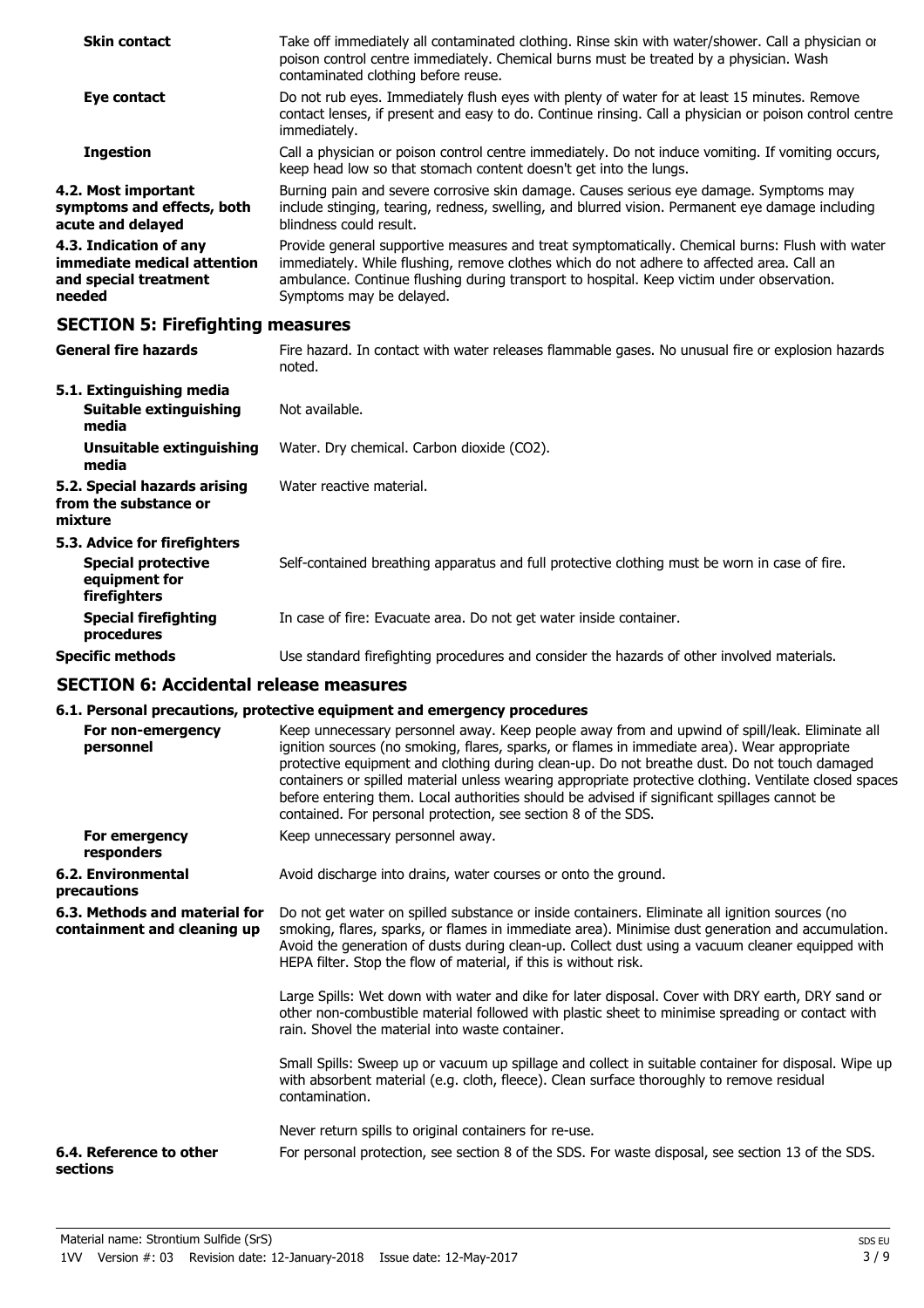## **SECTION 7: Handling and storage**

| 7.1. Precautions for safe<br>handling                                          | Do not allow water to get into container because of violent reaction and possible flash fire. Minimise<br>dust generation and accumulation. Provide appropriate exhaust ventilation at places where dust is<br>formed. Do not breathe dust. Do not get in eyes, on skin, or on clothing. Avoid prolonged<br>exposure. Wear appropriate personal protective equipment. Observe good industrial hygiene<br>practices. |  |
|--------------------------------------------------------------------------------|---------------------------------------------------------------------------------------------------------------------------------------------------------------------------------------------------------------------------------------------------------------------------------------------------------------------------------------------------------------------------------------------------------------------|--|
| 7.2. Conditions for safe<br>storage, including any<br><i>incompatibilities</i> | Store locked up. Never allow product to get in contact with water during storage. Store in original<br>tightly closed container. Store in a well-ventilated place. Keep container dry. Store in a building<br>without sprinklers. Store away from incompatible materials (see Section 10 of the SDS). Store in<br>accordance with local/regional/national/international regulation.                                 |  |
| 7.3. Specific end use(s)                                                       | Not available.                                                                                                                                                                                                                                                                                                                                                                                                      |  |
| <b>SECTION 8: Exposure controls/personal protection</b>                        |                                                                                                                                                                                                                                                                                                                                                                                                                     |  |

### **8.1. Control parameters**

### **Occupational exposure limits**

| <b>Material</b>                                      | <b>Type</b>                                                           | Bulgaria. OELs. Regulation No 13 on protection of workers against risks of exposure to chemical agents at work<br><b>Value</b>                                                                                                                                                                                                                                                                                                                                                                                                                                                                                                                                                                                                                                                                                               |
|------------------------------------------------------|-----------------------------------------------------------------------|------------------------------------------------------------------------------------------------------------------------------------------------------------------------------------------------------------------------------------------------------------------------------------------------------------------------------------------------------------------------------------------------------------------------------------------------------------------------------------------------------------------------------------------------------------------------------------------------------------------------------------------------------------------------------------------------------------------------------------------------------------------------------------------------------------------------------|
| Strontium Sulfide (SrS)<br>(CAS 1314-96-1)           | <b>TWA</b>                                                            | $1$ mg/m $3$                                                                                                                                                                                                                                                                                                                                                                                                                                                                                                                                                                                                                                                                                                                                                                                                                 |
| <b>Biological limit values</b>                       | No biological exposure limits noted for the ingredient(s).            |                                                                                                                                                                                                                                                                                                                                                                                                                                                                                                                                                                                                                                                                                                                                                                                                                              |
| <b>Recommended monitoring</b><br>procedures          | Follow standard monitoring procedures.                                |                                                                                                                                                                                                                                                                                                                                                                                                                                                                                                                                                                                                                                                                                                                                                                                                                              |
| Derived no effect levels<br>(DNELs)                  | Not available.                                                        |                                                                                                                                                                                                                                                                                                                                                                                                                                                                                                                                                                                                                                                                                                                                                                                                                              |
| <b>Predicted no effect</b><br>concentrations (PNECs) | Not available.                                                        |                                                                                                                                                                                                                                                                                                                                                                                                                                                                                                                                                                                                                                                                                                                                                                                                                              |
| 8.2. Exposure controls                               |                                                                       |                                                                                                                                                                                                                                                                                                                                                                                                                                                                                                                                                                                                                                                                                                                                                                                                                              |
| <b>Appropriate engineering</b><br>controls           | shower must be available when handling this product.                  | Good general ventilation (typically 10 air changes per hour) should be used. Ventilation rates should<br>be matched to conditions. If applicable, use process enclosures, local exhaust ventilation, or other<br>engineering controls to maintain airborne levels below recommended exposure limits. If exposure<br>limits have not been established, maintain airborne levels to an acceptable level. If engineering<br>measures are not sufficient to maintain concentrations of dust particulates below the OEL<br>(occupational exposure limit), suitable respiratory protection must be worn. If material is ground,<br>cut, or used in any operation which may generate dusts, use appropriate local exhaust ventilation<br>to keep exposures below the recommended exposure limits. Eye wash facilities and emergency |
|                                                      | Individual protection measures, such as personal protective equipment |                                                                                                                                                                                                                                                                                                                                                                                                                                                                                                                                                                                                                                                                                                                                                                                                                              |
| <b>General information</b>                           | equipment.                                                            | Use personal protective equipment as required. Personal protection equipment should be chosen<br>according to the CEN standards and in discussion with the supplier of the personal protective                                                                                                                                                                                                                                                                                                                                                                                                                                                                                                                                                                                                                               |
| <b>Eye/face protection</b>                           | area.                                                                 | Chemical respirator with organic vapour cartridge, full facepiece, dust and mist filter. Do not get in<br>eyes. Provide an emergency eye wash fountain and quick drench shower in the immediate work                                                                                                                                                                                                                                                                                                                                                                                                                                                                                                                                                                                                                         |
| <b>Skin protection</b>                               |                                                                       |                                                                                                                                                                                                                                                                                                                                                                                                                                                                                                                                                                                                                                                                                                                                                                                                                              |
| - Hand protection                                    | Wear appropriate chemical resistant gloves.                           |                                                                                                                                                                                                                                                                                                                                                                                                                                                                                                                                                                                                                                                                                                                                                                                                                              |
| - Other                                              | chemical resistant clothing.                                          | Do not get this material in contact with skin. Do not get this material on clothing. Wear appropriate                                                                                                                                                                                                                                                                                                                                                                                                                                                                                                                                                                                                                                                                                                                        |
| <b>Respiratory protection</b>                        |                                                                       | Do not breathe dust/fume/gas/mist/vapors/spray. Use a NIOSH/MSHA approved respirator if there<br>is a risk of exposure to dust/fume at levels exceeding the exposure limits.                                                                                                                                                                                                                                                                                                                                                                                                                                                                                                                                                                                                                                                 |
| <b>Thermal hazards</b>                               | Wear appropriate thermal protective clothing, when necessary.         |                                                                                                                                                                                                                                                                                                                                                                                                                                                                                                                                                                                                                                                                                                                                                                                                                              |
| <b>Hygiene measures</b>                              | remove contaminants.                                                  | Always observe good personal hygiene measures, such as washing after handling the material and<br>before eating, drinking, and/or smoking. Routinely wash work clothing and protective equipment to                                                                                                                                                                                                                                                                                                                                                                                                                                                                                                                                                                                                                          |
| <b>Environmental exposure</b><br>controls            | Environmental manager must be informed of all major releases.         |                                                                                                                                                                                                                                                                                                                                                                                                                                                                                                                                                                                                                                                                                                                                                                                                                              |

## **SECTION 9: Physical and chemical properties**

## **9.1. Information on basic physical and chemical properties**

### **Appearance**

| <b>Physical state</b> |
|-----------------------|
|-----------------------|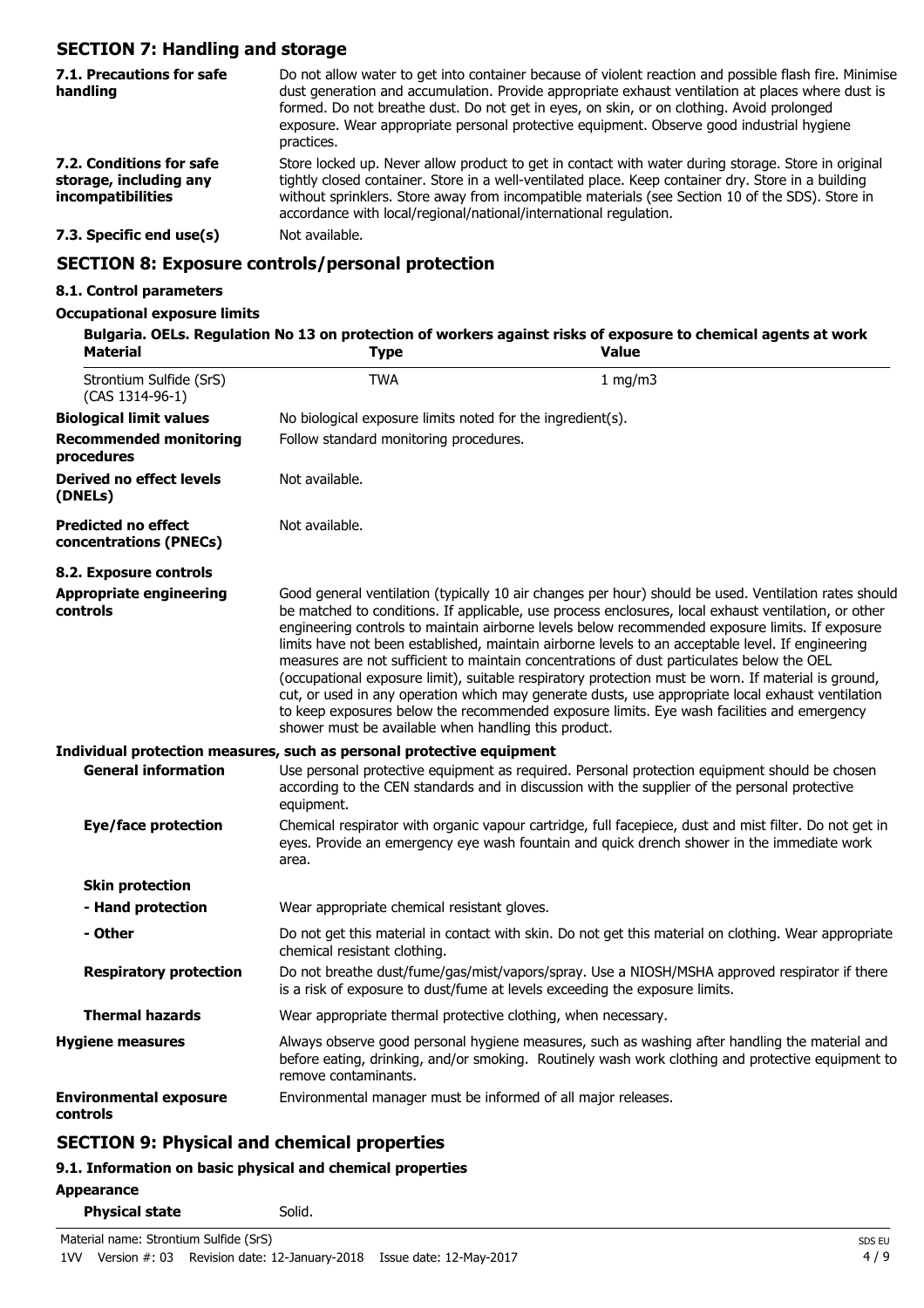| <b>Form</b>                                       | Powder.                       |
|---------------------------------------------------|-------------------------------|
| <b>Colour</b>                                     | Not available.                |
| <b>Odour</b>                                      | Not available.                |
| <b>Odour threshold</b>                            | Not available.                |
| pH                                                | Not available.                |
| <b>Melting point/freezing point</b>               | 2002 °C (3635,6 °F)           |
| <b>Initial boiling point and</b><br>boiling range | Not available.                |
| <b>Flash point</b>                                | Not available.                |
| <b>Evaporation rate</b>                           | Not available.                |
| <b>Flammability (solid, gas)</b>                  | Not available.                |
| Upper/lower flammability or explosive limits      |                               |
| <b>Flammability limit - lower</b><br>(9/6)        | Not available.                |
| <b>Flammability limit -</b><br>upper $(% )$       | Not available.                |
| <b>Vapour pressure</b>                            | < 0,0000001 kPa at 25 °C      |
| <b>Vapour density</b>                             | Not available.                |
| <b>Relative density</b>                           | Not available.                |
| Solubility(ies)                                   |                               |
| Solubility (water)                                | Not available.                |
| <b>Partition coefficient</b><br>(n-octanol/water) | Not available.                |
| <b>Auto-ignition temperature</b>                  | Not available.                |
| <b>Decomposition temperature</b>                  | Not available.                |
| <b>Viscosity</b>                                  | Not available.                |
| <b>Explosive properties</b>                       | Not explosive.                |
| <b>Oxidising properties</b>                       | Not oxidising.                |
| 9.2. Other information                            |                               |
| <b>Density</b>                                    | 3,70 g/cm3 estimated at 25 °C |
| <b>Molecular formula</b>                          | S-Sr                          |
| <b>Molecular weight</b>                           | 119,69 g/mol                  |
| <b>Specific gravity</b>                           | 3,7 at 25 °C                  |
|                                                   |                               |

## **SECTION 10: Stability and reactivity**

| 10.1. Reactivity                            | The product is stable and non-reactive under normal conditions of use, storage and transport. |
|---------------------------------------------|-----------------------------------------------------------------------------------------------|
| 10.2. Chemical stability                    | Material reacts with water.                                                                   |
| 10.3. Possibility of hazardous<br>reactions | No dangerous reaction known under conditions of normal use.                                   |
| 10.4. Conditions to avoid                   | Exposure to water vapour. Contact with incompatible materials.                                |
| 10.5. Incompatible materials                | Strong oxidising agents. Water. Moist air.                                                    |
| 10.6. Hazardous<br>decomposition products   | No hazardous decomposition products are known.                                                |

## **SECTION 11: Toxicological information**

| <b>General information</b>                      | Occupational exposure to the substance or mixture may cause adverse effects.                                                                                                                                                                                                   |  |
|-------------------------------------------------|--------------------------------------------------------------------------------------------------------------------------------------------------------------------------------------------------------------------------------------------------------------------------------|--|
| <b>Information on likely routes of exposure</b> |                                                                                                                                                                                                                                                                                |  |
| <b>Inhalation</b>                               | Dust may irritate respiratory system. Prolonged inhalation may be harmful.                                                                                                                                                                                                     |  |
| <b>Skin contact</b>                             | Causes severe skin burns.                                                                                                                                                                                                                                                      |  |
| Eye contact                                     | Causes serious eye damage.                                                                                                                                                                                                                                                     |  |
| <b>Ingestion</b>                                | Causes digestive tract burns.                                                                                                                                                                                                                                                  |  |
| <b>Symptoms</b>                                 | Burning pain and severe corrosive skin damage. Causes serious eye damage. Symptoms may<br>include stinging, tearing, redness, swelling, and blurred vision. Permanent eye damage including<br>blindness could result. Dusts may irritate the respiratory tract, skin and eyes. |  |

## **11.1. Information on toxicological effects**

### Acute toxicity **Not known.**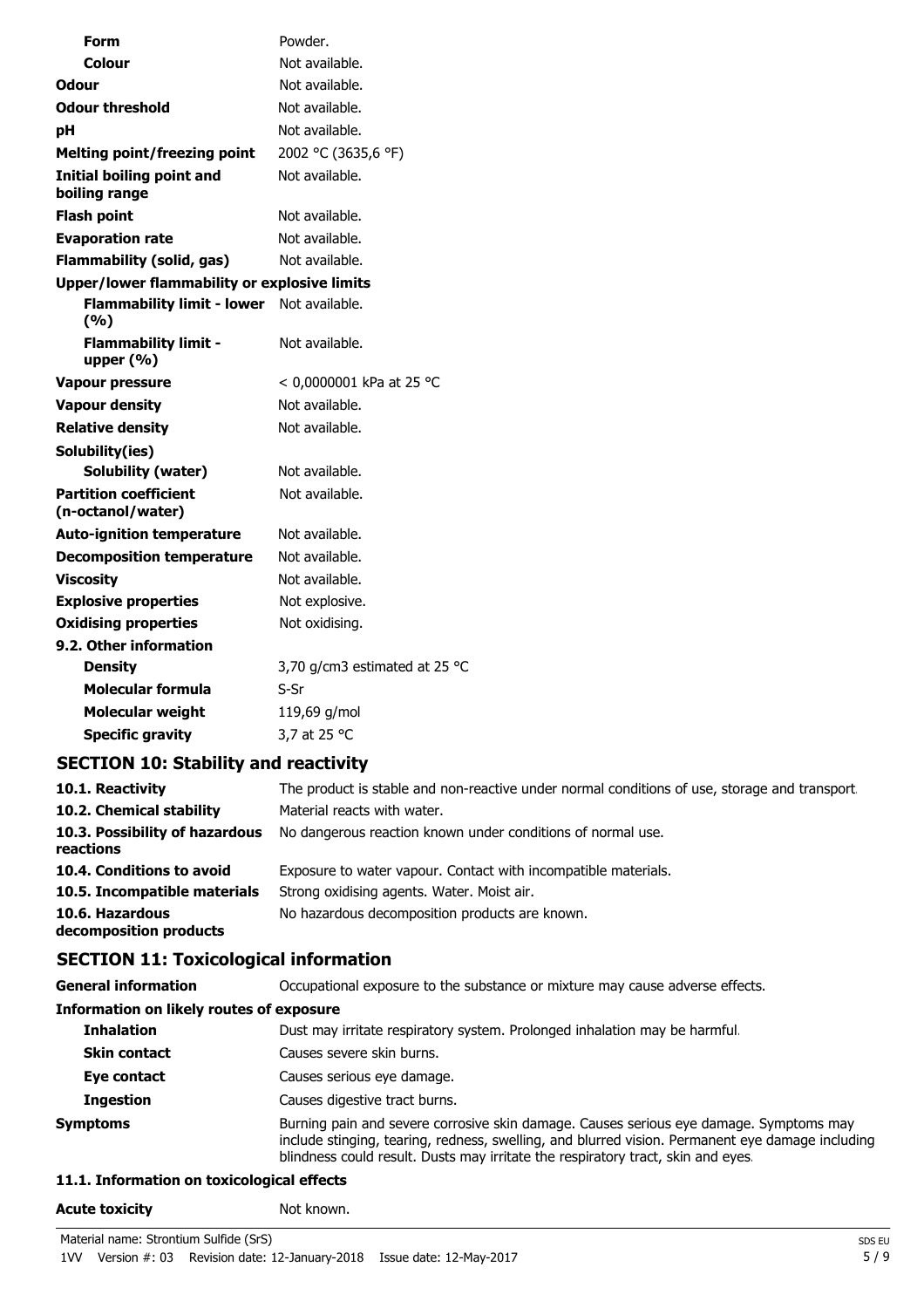| <b>Skin corrosion/irritation</b>                             | Causes severe skin burns and eye damage.                                                                                 |
|--------------------------------------------------------------|--------------------------------------------------------------------------------------------------------------------------|
| Serious eye damage/eye<br>irritation                         | Causes serious eye damage.                                                                                               |
| <b>Respiratory sensitisation</b>                             | Due to partial or complete lack of data the classification is not possible.                                              |
| <b>Skin sensitisation</b>                                    | Due to partial or complete lack of data the classification is not possible.                                              |
| <b>Germ cell mutagenicity</b>                                | Due to partial or complete lack of data the classification is not possible.                                              |
| Carcinogenicity                                              | Due to partial or complete lack of data the classification is not possible.                                              |
| at work (as amended)                                         | Hungary. 26/2000 EüM Ordinance on protection against and preventing risk relating to exposure to carcinogens             |
| Not listed.                                                  |                                                                                                                          |
| <b>Reproductive toxicity</b>                                 | Due to partial or complete lack of data the classification is not possible.                                              |
| <b>Specific target organ toxicity</b><br>- single exposure   | Due to partial or complete lack of data the classification is not possible.                                              |
| <b>Specific target organ toxicity</b><br>- repeated exposure | Due to partial or complete lack of data the classification is not possible.                                              |
| <b>Aspiration hazard</b>                                     | Due to partial or complete lack of data the classification is not possible.                                              |
| Mixture versus substance<br>information                      | No information available.                                                                                                |
| <b>Other information</b>                                     | Not available.                                                                                                           |
| <b>SECTION 12: Ecological information</b>                    |                                                                                                                          |
| 12.1. Toxicity                                               | Due to partial or complete lack of data the classification for hazardous to the aquatic environment,<br>is not possible. |
| 12.2. Persistence and<br>degradability                       | No data is available on the degradability of this product.                                                               |
| 12.3. Bioaccumulative<br>potential                           | No data available.                                                                                                       |
| <b>Partition coefficient</b><br>n-octanol/water (log Kow)    | Not available.                                                                                                           |
| <b>Bioconcentration factor (BCF)</b>                         | Not available.                                                                                                           |
| 12.4. Mobility in soil                                       | No data available.                                                                                                       |
| 12.5. Results of PBT<br>and vPvB<br>assessment               | Not a PBT or vPvB substance or mixture.                                                                                  |

**12.6. Other adverse effects** No other adverse environmental effects (e.g. ozone depletion, photochemical ozone creation potential, endocrine disruption, global warming potential) are expected from this component.

## **SECTION 13: Disposal considerations**

# **13.1. Waste treatment methods**

| <b>Residual waste</b>                  | Dispose of in accordance with local regulations. Empty containers or liners may retain some product<br>residues. This material and its container must be disposed of in a safe manner (see: Disposal<br>instructions). |
|----------------------------------------|------------------------------------------------------------------------------------------------------------------------------------------------------------------------------------------------------------------------|
| <b>Contaminated packaging</b>          | Since emptied containers may retain product residue, follow label warnings even after container is<br>emptied. Empty containers should be taken to an approved waste handling site for recycling or<br>disposal.       |
| <b>EU waste code</b>                   | The Waste code should be assigned in discussion between the user, the producer and the waste<br>disposal company.                                                                                                      |
| <b>Disposal</b><br>methods/information | Consult authorities before disposal. Do not allow this material to drain into sewers/water supplies.<br>Dispose of contents/container in accordance with local/regional/national/international regulations.            |
| <b>Special precautions</b>             | Dispose in accordance with all applicable regulations.                                                                                                                                                                 |

## **SECTION 14: Transport information**

### **ADR**

| 14.1. UN number<br>14.2. UN proper shipping<br>name | UN3262<br>Corrosive solid, basic, inorganic, n.o.s. |  |  |  |
|-----------------------------------------------------|-----------------------------------------------------|--|--|--|
| 14.3. Transport hazard class(es)                    |                                                     |  |  |  |
| <b>Class</b>                                        | 8                                                   |  |  |  |
| Subsidiary risk                                     |                                                     |  |  |  |
| Label(s)                                            | 8                                                   |  |  |  |
| Hazard No. (ADR)                                    | 80                                                  |  |  |  |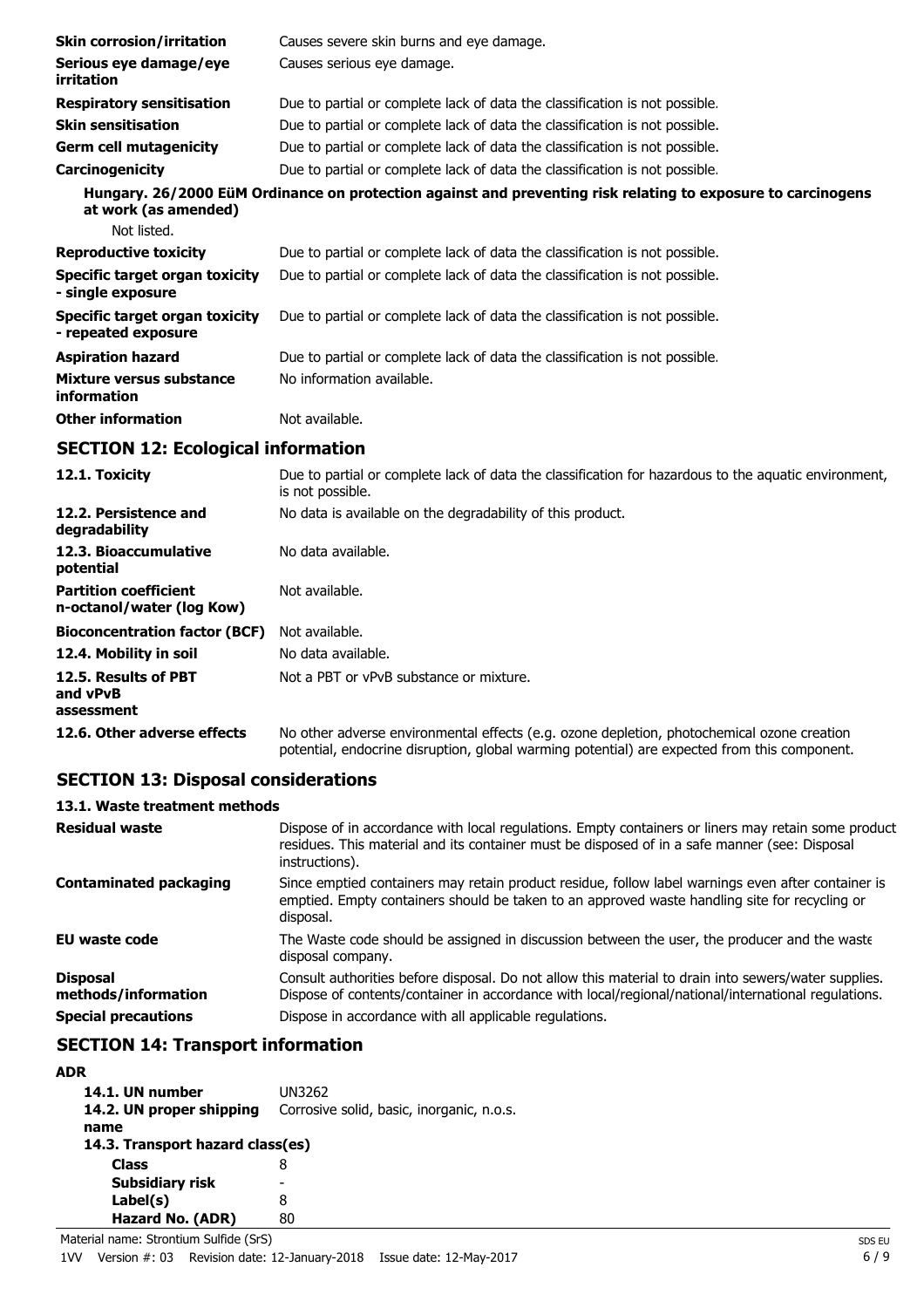| <b>Tunnel restriction</b><br>code             | Е                                                                       |
|-----------------------------------------------|-------------------------------------------------------------------------|
| 14.4. Packing group                           | Ш                                                                       |
| 14.5. Environmental                           | No.                                                                     |
| hazards                                       |                                                                         |
| 14.6. Special precautions                     | Read safety instructions, SDS and emergency procedures before handling. |
| for user                                      |                                                                         |
| <b>RID</b>                                    |                                                                         |
| 14.1. UN number                               | UN3262                                                                  |
| 14.2. UN proper shipping<br>name              | Corrosive solid, basic, inorganic, n.o.s.                               |
| 14.3. Transport hazard class(es)              |                                                                         |
| <b>Class</b>                                  | 8                                                                       |
| <b>Subsidiary risk</b>                        |                                                                         |
| Label(s)                                      | 8                                                                       |
| 14.4. Packing group                           | Ш                                                                       |
| 14.5. Environmental                           | No.                                                                     |
| hazards                                       |                                                                         |
| 14.6. Special precautions                     | Read safety instructions, SDS and emergency procedures before handling. |
| for user<br><b>ADN</b>                        |                                                                         |
| 14.1. UN number                               | UN3262                                                                  |
| 14.2. UN proper shipping                      | Corrosive solid, basic, inorganic, n.o.s.                               |
| name                                          |                                                                         |
| 14.3. Transport hazard class(es)              |                                                                         |
| <b>Class</b>                                  | 8                                                                       |
| <b>Subsidiary risk</b>                        |                                                                         |
| Label(s)                                      | 8                                                                       |
| 14.4. Packing group                           | Ш                                                                       |
| 14.5. Environmental<br>hazards                | No.                                                                     |
| 14.6. Special precautions                     | Read safety instructions, SDS and emergency procedures before handling. |
| for user                                      |                                                                         |
| <b>IATA</b>                                   |                                                                         |
| 14.1. UN number                               | UN3262                                                                  |
| 14.2. UN proper shipping                      | Corrosive solid, basic, inorganic, n.o.s.                               |
| name                                          |                                                                         |
| 14.3. Transport hazard class(es)              |                                                                         |
| Class                                         | 8<br>$\overline{\phantom{0}}$                                           |
| <b>Subsidiary risk</b><br>14.4. Packing group | Ш                                                                       |
| 14.5. Environmental                           | No.                                                                     |
| hazards                                       |                                                                         |
| <b>ERG Code</b>                               | 8L                                                                      |
| 14.6. Special precautions                     | Read safety instructions, SDS and emergency procedures before handling. |
| for user<br><b>Other information</b>          |                                                                         |
|                                               |                                                                         |
| Passenger and cargo<br>aircraft               | Allowed with restrictions.                                              |
| <b>Cargo aircraft only</b>                    | Allowed with restrictions.                                              |
| <b>IMDG</b>                                   |                                                                         |
| 14.1. UN number                               | <b>UN3262</b>                                                           |
| 14.2. UN proper shipping                      | CORROSIVE SOLID, BASIC, INORGANIC, N.O.S.                               |
| name                                          |                                                                         |
| 14.3. Transport hazard class(es)              |                                                                         |
| <b>Class</b><br><b>Subsidiary risk</b>        | 8                                                                       |
| 14.4. Packing group                           | Ш                                                                       |
| 14.5. Environmental hazards                   |                                                                         |
| <b>Marine pollutant</b>                       | No.                                                                     |
| <b>EmS</b>                                    | F-A, S-B                                                                |
| 14.6. Special precautions                     | Read safety instructions, SDS and emergency procedures before handling. |
| for user                                      |                                                                         |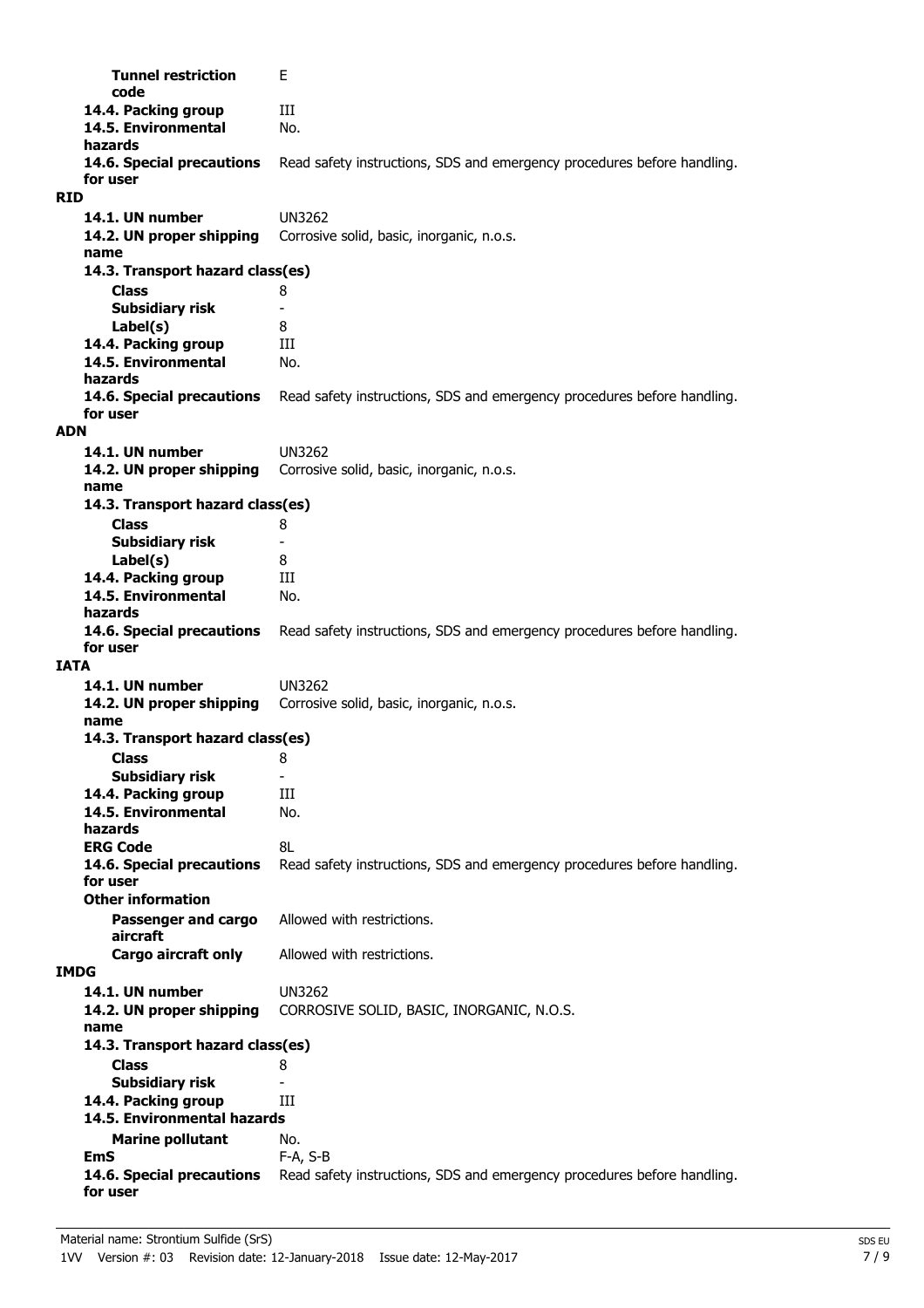#### **ADN; ADR; IATA; IMDG; RID**



### **SECTION 15: Regulatory information**

**15.1. Safety, health and environmental regulations/legislation specific for the substance or mixture**

### **EU regulations**

**Regulation (EC) No. 1005/2009 on substances that deplete the ozone layer, Annex I and II, as amended** Not listed.

**Regulation (EC) No. 850/2004 On persistent organic pollutants, Annex I as amended**

Not listed.

**Regulation (EU) No. 649/2012 concerning the export and import of dangerous chemicals, Annex I, Part 1 as amended**

#### Not listed.

**Regulation (EU) No. 649/2012 concerning the export and import of dangerous chemicals, Annex I, Part 2 as amended**

#### Not listed.

**Regulation (EU) No. 649/2012 concerning the export and import of dangerous chemicals, Annex I, Part 3 as amended**

Not listed.

**Regulation (EU) No. 649/2012 concerning the export and import of dangerous chemicals, Annex V as amended** Not listed.

- **Regulation (EC) No. 166/2006 Annex II Pollutant Release and Transfer Registry, as amended** Not listed.
- **Regulation (EC) No. 1907/2006, REACH Article 59(10) Candidate List as currently published by ECHA** Not listed.

### **Authorisations**

**Regulation (EC) No. 1907/2006, REACH Annex XIV Substances subject to authorization, as amended** Not listed.

### **Restrictions on use**

**Regulation (EC) No. 1907/2006, REACH Annex XVII Substances subject to restriction on marketing and use as amended**

### Not listed.

**Directive 2004/37/EC: on the protection of workers from the risks related to exposure to carcinogens and mutagens at work, as amended.**

Not listed.

### **Other EU regulations**

| Not listed.                         | Directive 2012/18/EU on major accident hazards involving dangerous substances, as amended                                                                                                                                                                                           |
|-------------------------------------|-------------------------------------------------------------------------------------------------------------------------------------------------------------------------------------------------------------------------------------------------------------------------------------|
| <b>Other regulations</b>            | This Safety Data Sheet complies with the requirements of Regulation (EC) No 1907/2006, as<br>amended. The product is classified and labelled in accordance with Regulation (EC) 1272/2008 (CLP<br>Regulation) as amended. Additional information is given in the Safety Data Sheet. |
| <b>National regulations</b>         | Follow national regulation for work with chemical agents. Young people under 18 years old are not<br>allowed to work with this product according to EU Directive 94/33/EC on the protection of young<br>people at work, as amended.                                                 |
| 15.2. Chemical safety<br>assessment | No Chemical Safety Assessment has been carried out.                                                                                                                                                                                                                                 |

## **SECTION 16: Other information**

| <b>List of abbreviations</b>                                                           | Not available.  |
|----------------------------------------------------------------------------------------|-----------------|
| <b>Information on evaluation</b><br>method leading to the<br>classification of mixture | Not applicable. |